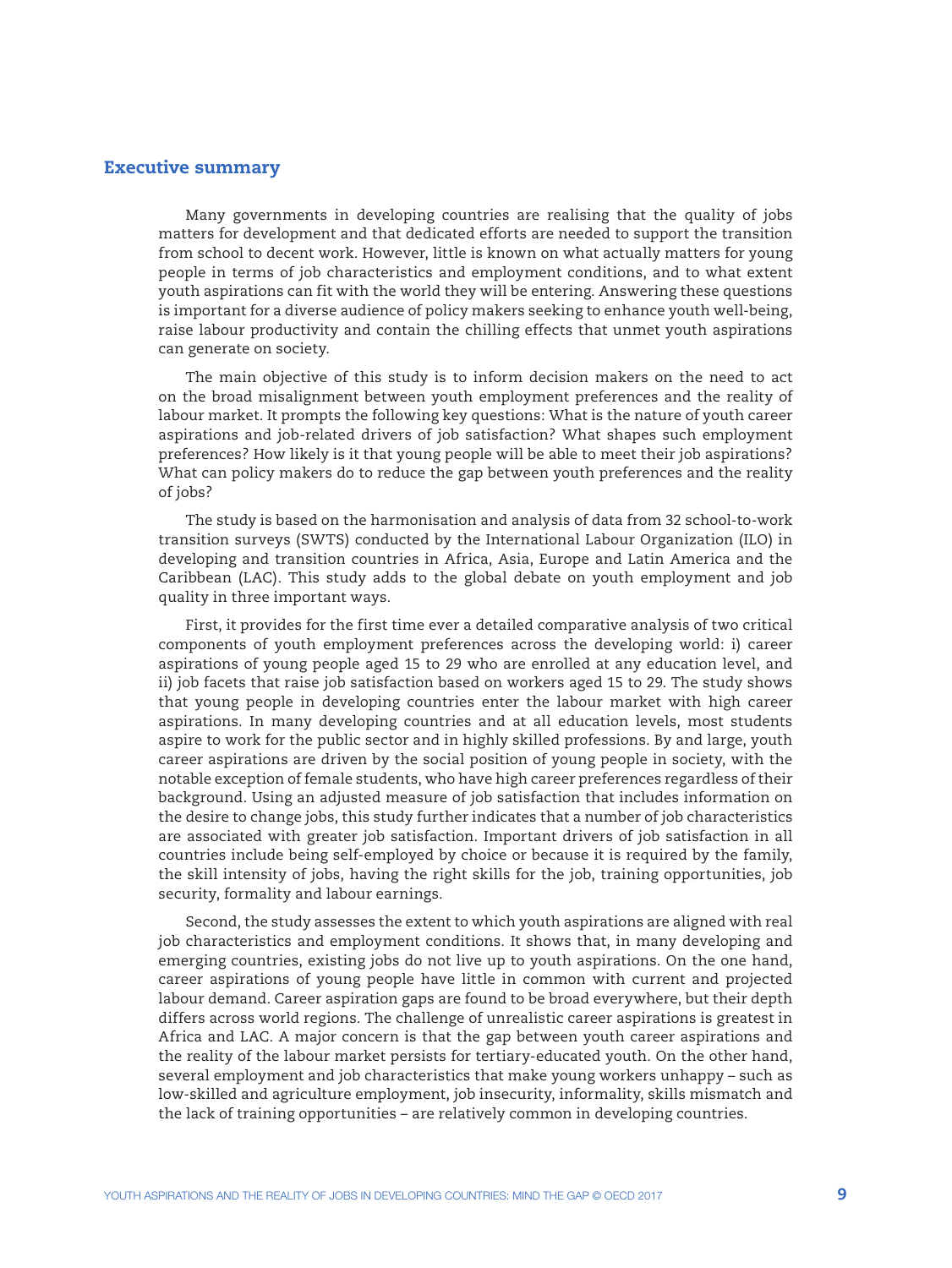Third, the study suggests priority areas for policy makers. To address the misalignment between youth employment preferences and the availability of realistic employment opportunities, the report argues, national policy makers should focus on a two-pronged strategy of: i) helping young people shape career aspirations based on relevant labour market information so that they do not build unrealistic expectations, and ii) improving the quality of jobs with due regard to those job conditions that matter for young people. To be realistic, this strategy would also need to be tailored to specific country contexts and recognise that the process of narrowing the gap between youth employment preferences and the reality of jobs may take time. This strategy could be articulated around the following eight goals:

- Guide student learning and career choices.
- Unlock youth entrepreneurship potential.
- Make agriculture and medium-skilled occupations more attractive.
- Extend social protection to workers in the non-state sector.
- Address job security concerns.
- Make work pay.
- Reduce skills mismatch.
- Support formal labour relations.